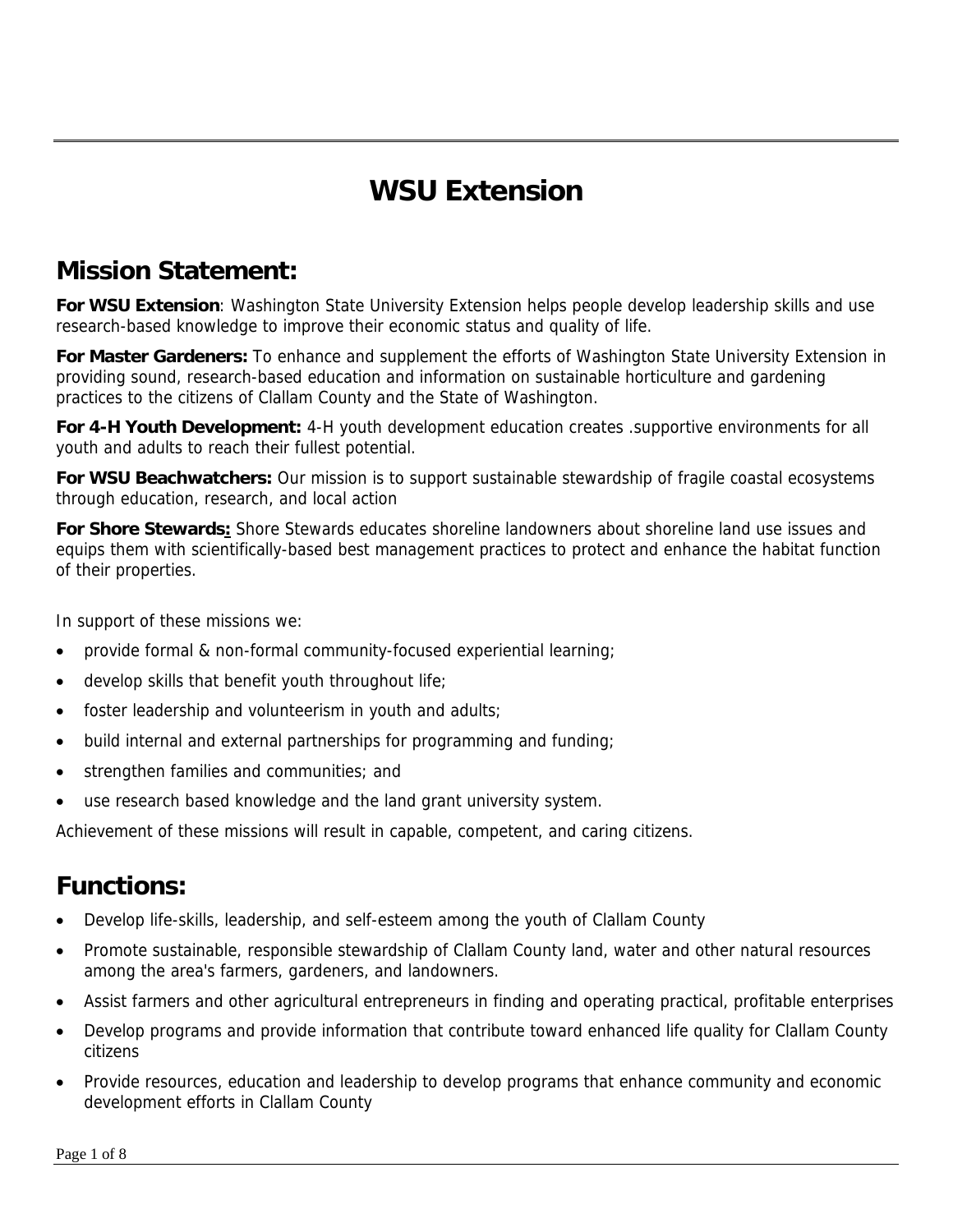# **Long Term Goals:**

- Increase enrollment in 4-H youth club programs to 10% of county youth (currently at 6%)
- Increase the percentage of county youth reached through all 4-H programs from 16% (current number) to 20%
- Build a strong youth leadership program among Clallam County teens
- Increase youth participation in the Clallam County Fair by 20% over the next 5 years
- Increase community awareness and support for 4-H programs (including financial contributions)
- Assist at least 80 new small farmers to become successful farm operators over the next 5 years
- Improve the agricultural economy of Clallam County by increasing gross farm income in the county by 10% over the next 5 years
- Improve stewardship of soil, water, forests, and other natural resources by County residents living on the land
- Have Master Gardeners reach at least 3,000 Clallam County citizens annually with quality programs and information
- Develop more expertise among Master Gardeners in the area of plant problem diagnosis
- Develop the new WSU Master Gardener demo garden at Carrie Blake Park into a major educational and recreational facility for the North Olympic Peninsula
- Have more impact in community and economic development initiatives in Clallam County.
- Develop and sustain a WSU Beach Watcher program that will educate citizens about marine ecosystem issues and share their knowledge with fellow county residents and visitors.
- Develop and sustain a Shore Stewards program that will educate shoreline landowners about shoreline land use issues and equip them with scientifically based best management practices to protect and enhance the habitat function of their properties.
- Find solid, long-term funding for the WSU Beachwatcher program.
- Develop at least 100 active WSU Beachwatcher volunteers in our Clallam County program.

# **Short Term Objectives:**

- Expand and enhance adult volunteer participation in the 4-H leaders council in Clallam County
- Improve service and information delivery and program leadership structure for 4-H in Clallam County
- Develop ethnobotanical garden at the Sequim Water Re-use site park in cooperation with the Jamestown S'Klallam Tribe.
- Develop new funding sources for 4-H in Clallam County
- Increase participation by teenagers in 4-H youth programs in Clallam County
- Erect building at new Carrie Blake Park Master Gardener demo garden for meetings, storage, etc.
- Train 40 new Master Gardeners in 2010
- Train 40 new area small farmers through the WSU "Cultivating Success" program
- Develop new web site in cooperation with farmers' markets and other organizations to create a dynamic, interactive new tool for promoting and selling local agricultural products.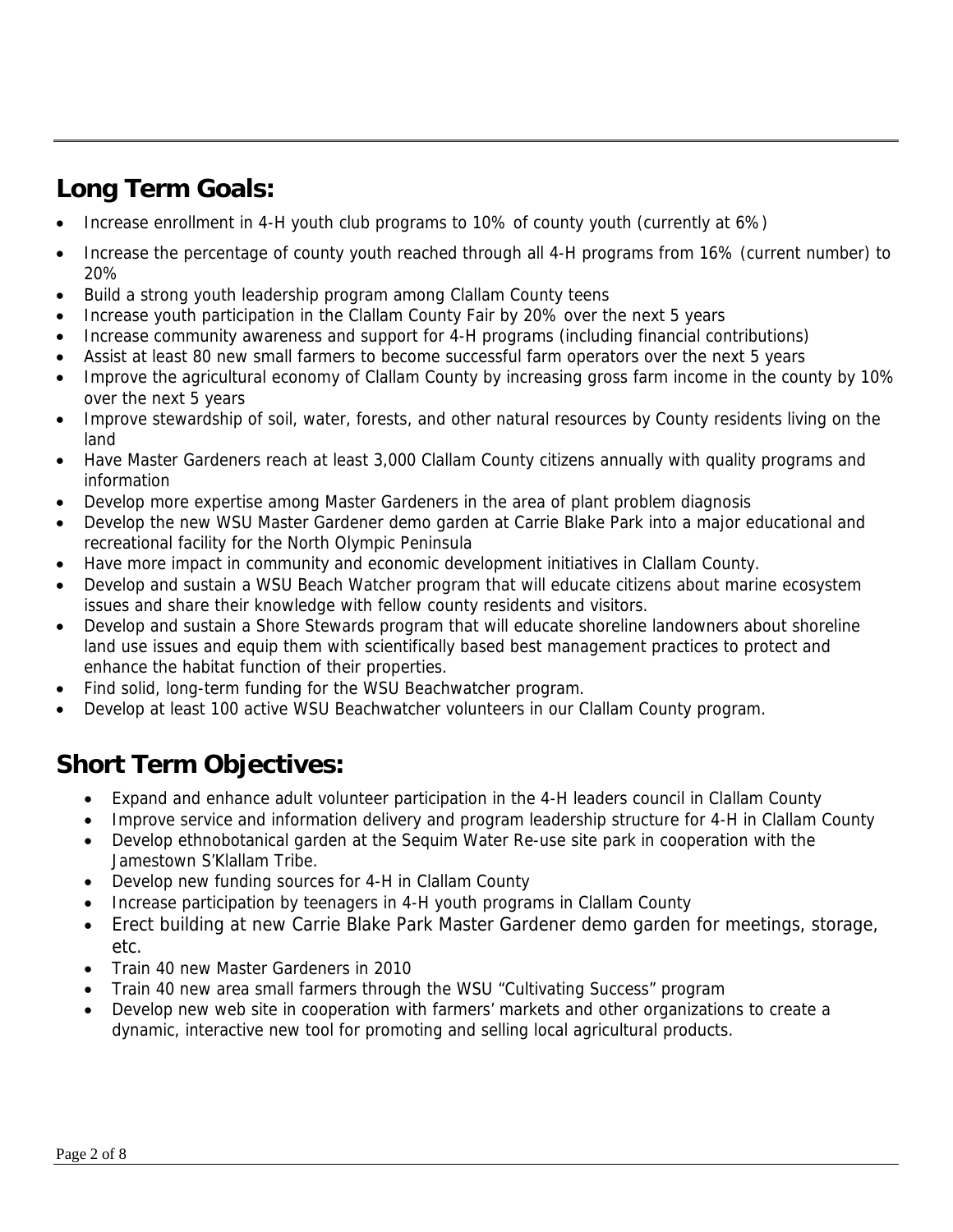# **Accomplishments in 2009:**

#### **Agriculture and Natural Resources**

- Conducted day-long "Horse Owners' Workshop" (HOW) in cooperation with Purina Mills and Hartnagel Building Supply – This program consisted of 10 different seminars and lectures, and a variety of demonstrations by horse trainers, farriers, veterinarians, nutritionists, etc. Attendance was 122.
- Participated in a 3-state grant-writing team to investigate the use of high tunnels to produce high value crops. This \$2.8 million dollar, 3-year research and education project was funded, and I will be selecting 1 or possibly 2 area farmers to act as local cooperators to test high value crops grown in high tunnel structures.
- Continued 3<sup>rd</sup> year of feasibility study to investigate possibilities for growing wine grapes on the North Olympic Peninsula, including placing 8 digital temperature recorders at 8 locations around Clallam County to gather growing season data to find best locations for growing grapes.
- Participated as a key member of the Clallam County Planning Commission's sub-committee rewriting code and policies related to local agriculture.
- Conducted 12-week long "Cultivating Success" sustainable small-scale agriculture training for 42 area small farmers – total of over 90 hours of in-class and field training.
- Held our  $13<sup>th</sup>$  annual Harvest Celebration Farm Tour and Community Harvest Dinner -- over 3,500 area citizens participated in farm educational tours.
- Conducted a meeting to organize area livestock producers around the idea of utilizing a new USDA licensed mobile livestock slaughter unit to kill livestock and process USDA approved meat in Clallam and Jefferson Counties.
- Published our 13<sup>th</sup> annual Clallam County Farm and Garden Guide -- distributed over 14,000 copies.
- Conducted 6 seminars and field days on topics including: pasture management, agritourism, making and/or selecting quality hay for your livestock, plant propagation, pruning fruit trees, dormant season control of fruit tree pests & diseases, grafting fruit trees, direct marketing methods for selling local farm products.
- Conducted program entitled, "Recreating the Culture in Agriculture" as a means to further the networking and cooperation among area farmers, using local Granges as partners.
- Presented two guest lectures on the topic of "Food From Everywhere and Nowhere: a Discussion of Global Food System Issues."
- Presented three guest lectures with the title of: "The Information Implosion: Why We Should be Concerned About the Loss of Genetic Diversity."
- Staffed an educational booth at the 2009 Clallam County Fair that educated area citizens on the importance of buying food and farm products from local farms/farmers, and how they can get involved in supporting and sustaining farms and farmland in Clallam County.

#### **Beachwatchers, Shore Stewards and Marine Resources**

- Conducted 8-week, 100-hour basic training for 21 new WSU Beach Watcher volunteers.
- Developed a color photo brochure of intertidal wildlife at Tongue Point (Salt Creek Rec Area), and trained a crew of 5 WSU Beach Watcher volunteers to provide weekly intertidal education to park visitors – over 100 hours of volunteer time spent, and 500+ park visitors educated.
- Participated in ad hoc committees for the Puget Sound Partnership's Strait Action Area Workgroup and Clallam County's Climate Action Group (Outreach/Education team & Material Matters team.)
- For Marine Resources Committee, provided half-time project coordination and staff support.
- Page 3 of 8 • Developed contracts for: outreach & education at the Feiro Marine Life Center for public Earth Day celebration attended by 500 area citizens; and beach clean up initiatives that removed 1 ton of trash.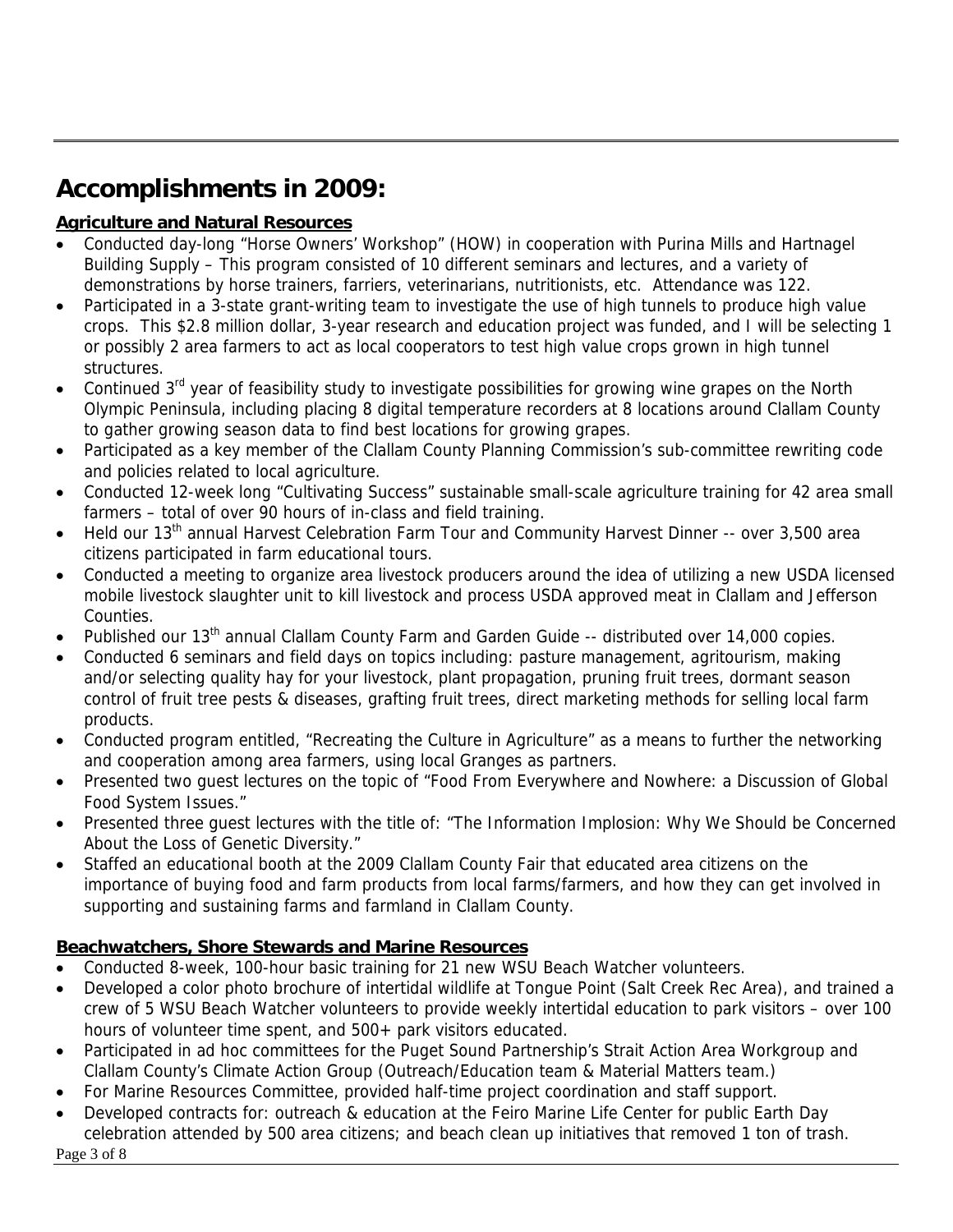- Assisted with design and setup of educational booth at StreamFest in August, and the Dungeness River Festival in September for the Clallam Co. Marine Resources Committee.
- Coordinated B.E.A.C.H. (Beach Environmental Assessment, Communication, & Health) program for water quality monitoring at 8 recreational beaches in Clallam Co. for 16 weeks, utilizing the work of 14 volunteers.
- Chaired new education, communication and outreach organization (ECO NET) for Puget Sound Partnership in Strait Action Area (Clallam & Jefferson Counties).
- Coordinated and contracted two 8-hour oil spill preparedness & response trainings with the US Coast Guard, WA Oiled Wildlife Alliance, and the Surfrider Foundation for 100 citizens from the Olympic Peninsula, Kitsap Peninsula, and the northern Puget Sound counties.
- In October WSU Beach Watchers staffed educational booths at the Dungeness Crab and Seafood Festival.
- Maintained contact with Shore Stewards members by mailing electronic newsletters to the 60 Shore Steward members.
- Established working partnerships with North Olympic Salmon Coalition (NOSC), Huxley Environmental College, and the Puget Sound Partnership.

#### **Master Gardeners**

- Continue work on new 4.1 acre demonstration & botanical garden located at the Water Re-use Site adjacent to Carrie Blake Park in Sequim – Installed lavender reference garden and dahlia garden.
- Conducted a 8-week basic training for 28 new Master Gardeners (current enrollment now 130 Master Gardeners in Clallam County)
- Conducted 72 Plant Clinics in Sequim, Port Angeles and Forks (over 400 total hours of clinic service), assisting over 1,700 area citizens with their gardening problems
- Presented "Growing with Plants" curriculum to every 2<sup>nd</sup> Grade student in Clallam County, including Neah Bay and Clallam Bay
- Held 3rd annual Master Gardener Community Gardening Conference at the Clallam County Fairgrounds with keynote speaker, Ed Hume, and 16 other educational classes and workshops – attended by 180 area residents.
- Held 2 major fund-raising plant sales, and tour of outstanding gardens in Clallam County
- Conducted 20 gardening workshops and educational programs for over 400 area citizens on a wide variety of gardening, water quality and horticultural topics.
- Hosted educational gardening & entomology booth at Clallam County Fair
- Conducted 15 advanced training seminars for master gardeners, and the public is also welcome attended by approximately 350 area citizens.
- Updated format for plant clinics, including use of new "HortSense" website, and several other on-line and CD-ROM based programs for diagnosing and solving peoples' plant problems using environmentally sound approaches.
- Collaboration with City of Port Angeles in composting education via State DOE grant 1 composting workshop, 3 booths at area community events, and Master Composter training for 10 area citizens.
- Worked with the Elwha Tribe to develop gardens and a greenhouse to grow vegetables to improve the diets of Elwha tribal members.
- Conducted monthly 1-hour Master Gardener "Garden Talk" radio programs on the Todd Ortloff show on KONP radio on timely gardening topics for area citizens.
- Developed 15 minute gardening tips radio segments that are played frequently on the new KSQM radio station in Sequim.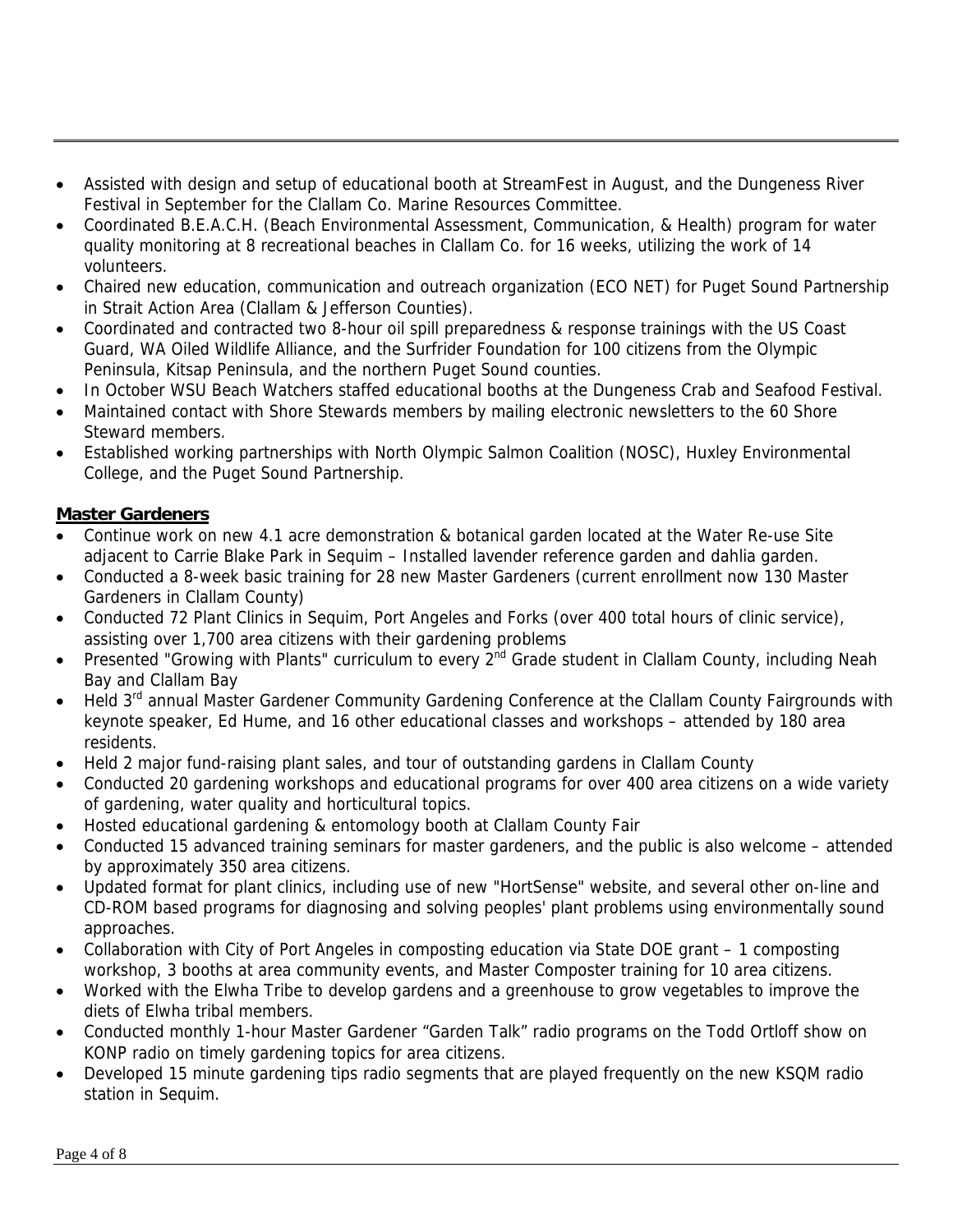Wrote and published a weekly Master Gardener "Gardening This Week" column in the Sequim This Week newspaper.

#### **4-H Youth Development**

- Trained 12 new volunteer adult leaders using online modules and classroom setting
- 25 teen members participated in Leadership programs on local and state levels
- Conducted "Chicks in the Classroom" project in 3 elementary schools.
- Held our  $28<sup>th</sup>$  annual 4-H summer camp with 110 youth participating (including 15 low income youth who were able to attend through fund raising done by Extension Office) – this year the camp was split into a Boys' camp at Dungeness Recreation Area, and a Girls' camp at Camp David Jr.
- Conducted the annual "Summer Classic" training show for 4-H youth involved in livestock, poultry, rabbit, and dog programs – this is a "tune up" show to assist them in getting ready for county and state fairs. Attended by 90% of youth who will be exhibiting at county fair.
- Integrated online 4-H leader training modules with hands-on leader training to accommodate individual volunteer leaders' schedules.
- Conducted 32 hours of leadership and management training for 35 4-H camp staff (mostly area teens, and a few adults).
- Four 4-H teens participated in the 4-H "Know Your Government" Program in Olympia
- Provided 4-H Livestock Quality Assurance Training for all Port Angeles Junior Livestock Auction participants and their parents.
- Conducted STARS training for after-school youth development providers for 35 people.
- San Diego
- Over 200 4-H youth exhibited their animals and other projects at the Clallam County fair.
- 125 Clallam County 4-H members exhibited their projects at the 4-H State Fair in Puyallup.

#### **Food \$ense Nutrition Program**

- Delivered "Nutrition and Me" 6-week nutritional programs to 442 students from 3 schools (Dry Creek Elementary, Jefferson Elementary, Forks Elementary) in the  $3^{rd}$  &  $4^{th}$  &  $5^{th}$  grades
- Delivered ""Color Me Healthy" program to 425 students from 3 schools (Dry Creek Elementary, Jefferson Elementary, Forks Elementary) in the  $3^{rd}$  &  $4^{th}$  grades).
- Taught 34 families in the "Women, Infant & Children" (WIC) nutrition classes in Port Angeles & Sequim WIC programs -- graduated 15 families from the program meaning that they completed at least 3 months of training.
- Sent nutrition newsletters to 900 area families.
- Worked and consulted with a total of 300 adult clients through various contacts in 2009.
- Developed a proposal that was accepted by Dry Creek School to incorporate locally grown fruits and vegetables in school lunch menus starting in September, 2009.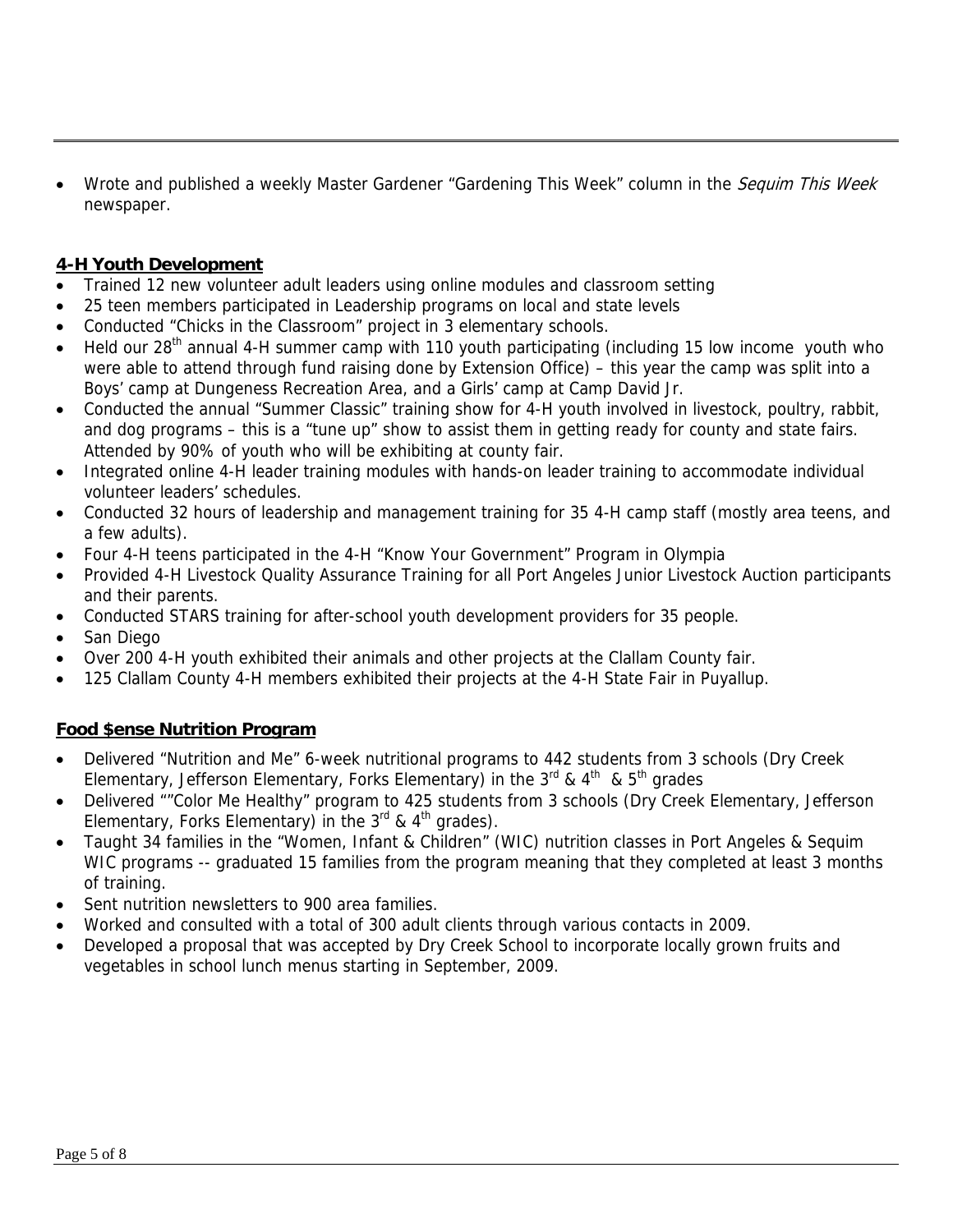# **Performance Indicators:**

|                                                             | 2007 Actual | 2008 Actual | 6/30/09<br>Actual | 2010 Goals |
|-------------------------------------------------------------|-------------|-------------|-------------------|------------|
| 4-H Enrollment                                              | 1,595       | 1,675       | 1,510             | 1,700      |
| Master Gardener Enrollment                                  | 130         | 128         | 122               | 135        |
| <b>WSU Beach Watchers</b>                                   | 45          | 49          | 54                | 60         |
| <b>Shore Stewards</b>                                       |             | 48          | 52                | --         |
| <b>Food Sense Nutrition Clients</b>                         | 255         | 420         | 430               | 450        |
| CCSFP/Cultivating Success (farming program)<br>participants | 45          | 61          | 38                | 40         |
| <b>Total Volunteer Hours</b>                                | 15,300      | 15,650      | 11,300            | 16,000     |

# **Workload Indicators:**

|                                  | 2007 Actual | 2008 Actual | 6/30/09<br>Actual | 2010<br>Estimate |
|----------------------------------|-------------|-------------|-------------------|------------------|
| Programs developed and conducted | 21          | 20          | 14                | 20               |
| Workshops taught                 | 51          | 53          | 42                | 50               |
| Client contacts                  | 6,840       | 7,110       | 4,550             | 7,200            |

## **Staffing Level:**

|                       | 2007 Actual | 2008 Actual | 6/30/09<br>Actual | 2010 Budget |
|-----------------------|-------------|-------------|-------------------|-------------|
| Full Time Equivalents | .36         | 1.36        | 1.34              | .34         |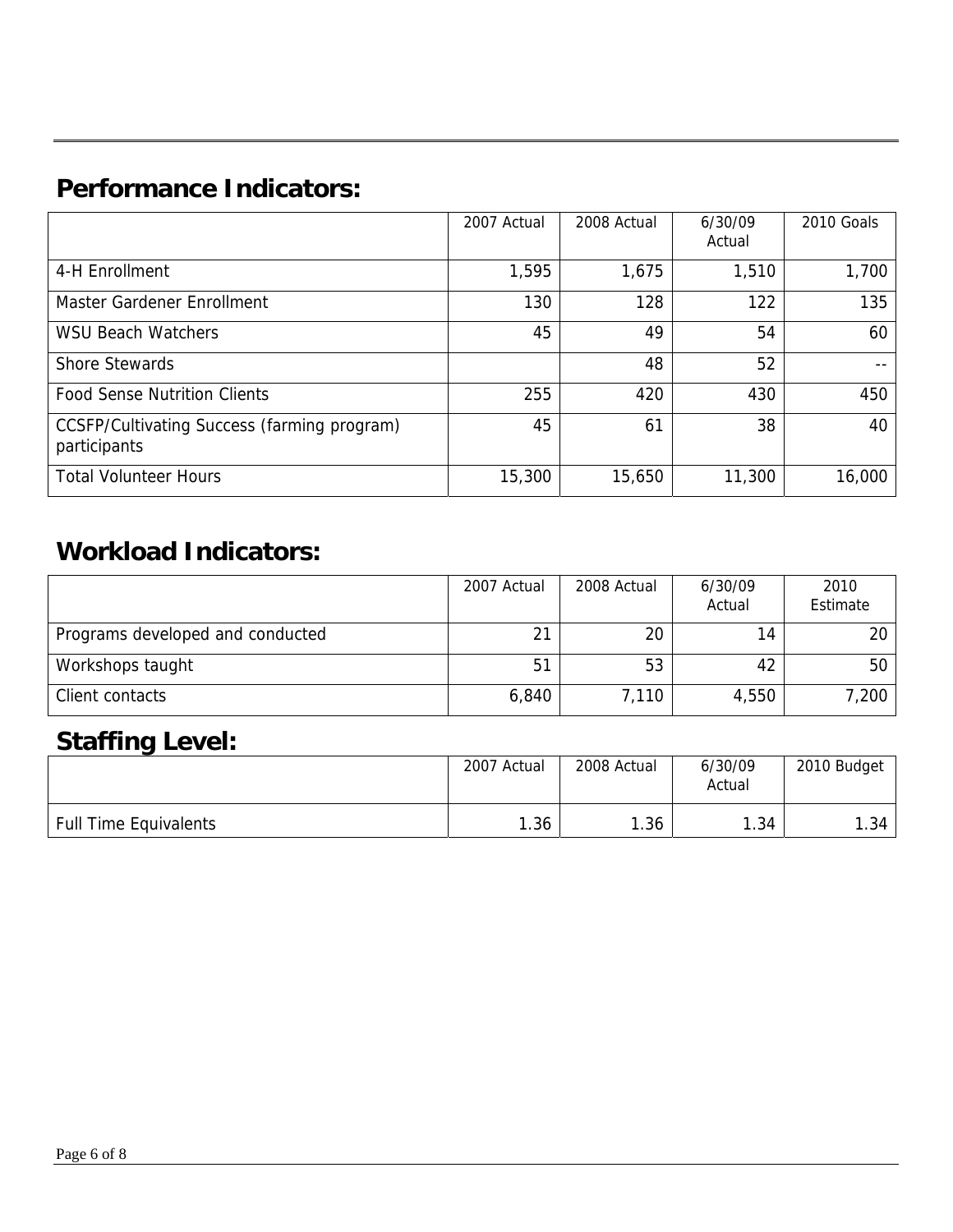# **Operating Budget**

### **Revenues:**

|                                       | 2007 Actual | 2008 Actual | 6/30/09<br>Actual | 2010 Budget |
|---------------------------------------|-------------|-------------|-------------------|-------------|
| Taxes                                 |             |             |                   |             |
| Licenses and Permits                  |             |             |                   |             |
| Intergovernmental revenues            | 00          |             |                   |             |
| <b>Charges for Goods and Services</b> | 1,283       | 1,459       | 70                | 1,400       |
| <b>Fines and Forfeits</b>             |             |             |                   |             |
| Miscellaneous Revenues                | 1,776       | 2,393       |                   | 2,101       |
| <b>Other Financing Sources</b>        |             |             |                   |             |
| <b>General Tax Support</b>            | 113,589     | 109,493     | 60,637            | 118,187     |
| <b>TOTAL</b>                          | \$116,648   | \$113,345   | \$60,707          | \$121,688   |

# **Expenditures:**

|                                        | 2007 Actual    | 2008 Actual | 6/30/09<br>Actual | 2010 Budget |
|----------------------------------------|----------------|-------------|-------------------|-------------|
| Salaries and Wages                     | 47,624         | 49,824      | 26,918            | 55,932      |
| <b>Personnel Benefits</b>              | 14,313         | 15,327      | 8,302             | 16,516      |
| <b>Supplies</b>                        | 10,804         | 9,469       | 4,265             | 6,620       |
| Other Services and Charges             | 38,193         | 31,809      | 17,680            | 35,620      |
| <b>Intergovernmental Services</b>      | $\Omega$       | 0           | 0                 | O           |
| <b>Interfund Payments for Services</b> | 5,714          | 6,916       | 3,542             | 7,000       |
| Capital Outlay                         | $\overline{0}$ | 0           | 0                 | O           |
| <b>TOTAL</b>                           | \$116,648      | \$113,345   | \$60,707          | \$121,688   |